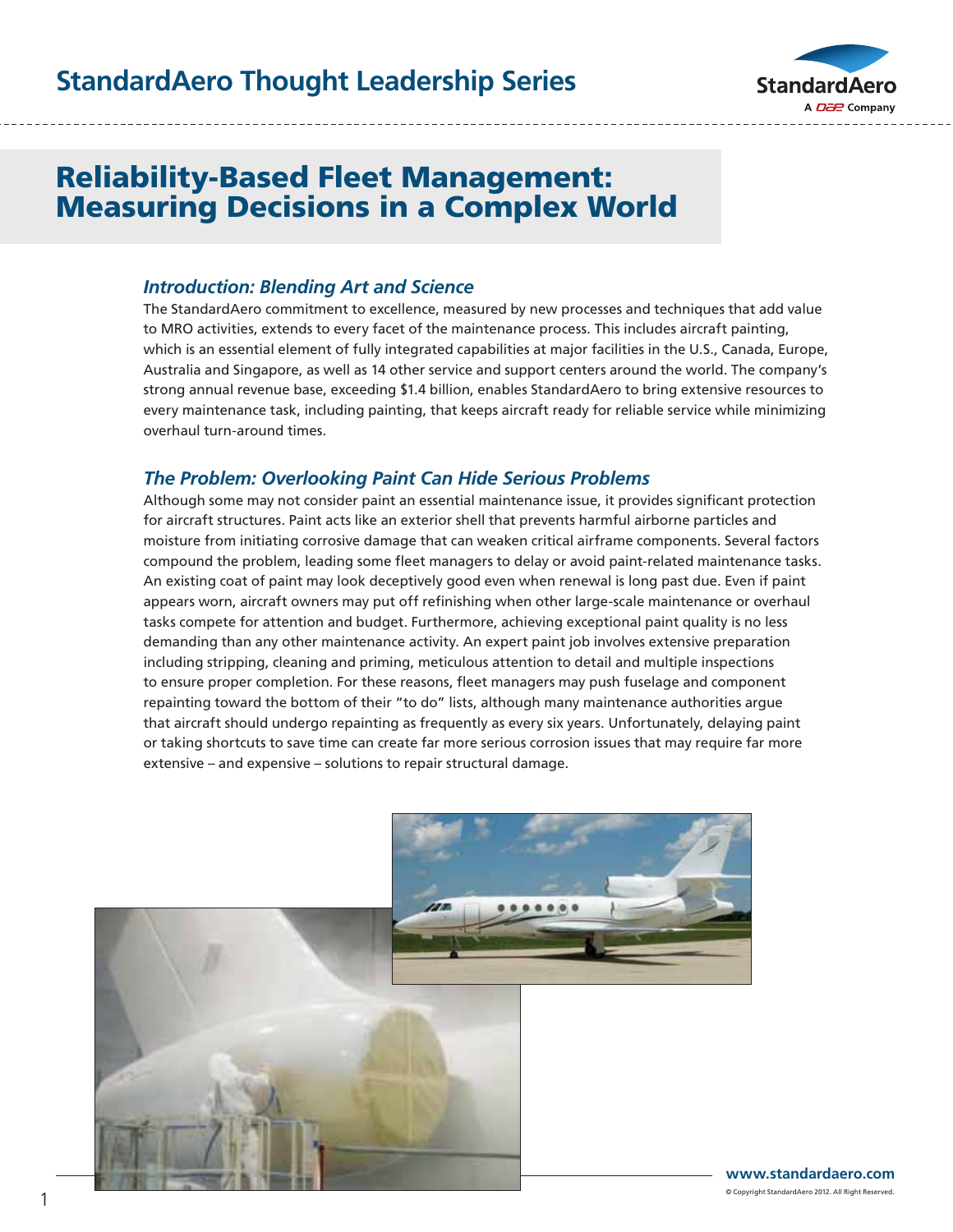

# How StandardAero Adds Value Through Aircraft Painting

#### *The Solution: StandardAero Painting for Protection and Value*

StandardAero operates its comprehensive aircraft paint facility in Springfield, Ill., a location selected for its convenience to most commercial fleet operations in the U.S. The 62,000-square-foot facility is co-located with one of the company's business aircraft maintenance operations, as well as an aircraft completion center, so aircraft painting can be integral to major maintenance and involve a simple 100-foot tow from maintenance facilities to the paint hangar. Co-location reduces labor costs because aircraft reassembly after maintenance completion, required when a plane must fly to a stand-alone paint facility, is not necessary. Furthermore, if painters discover structural flaws, airframe technicians are readily available to complete repairs on site, avoiding further process delays. By working on several major maintenance tasks – including repainting – simultaneously, fleet managers can minimize downtime, frequently completing complex and demanding schedules within the same timeframes normally required for airframe and power plant inspections and overhauls. Because major overhaul schedules mesh well with recommended repainting intervals, painting – usually completed in 30-day cycles, depending on the paint scheme requested – can be efficient and economical, adding overall performance value to individual aircraft and fleets. paint facility, is<br>are readily avail

### Proper removal and reinstallation and balancing of flight controls and parts and full inspection of these components to find possible corrosion or damage also are important steps.

StandardAero's painting experts bring an average of 20 years' experience to the job, with full qualifications to apply conventional paint, high-solid coatings and Teflon. The Springfield facility contains a downdraft booth large enough to accommodate most large business jets like CRJ900, Global Express XRS, Gulfstream V and Embraer Lineage. The state of the art booth draws filtered air downward to help capture and contain overspray more effectively than conventional cross-ventilation systems. Other advanced filtration capabilities and chemical disposal processes comply with rigorous environmental standards, ensuring that airborne particulates do not affect paint coatings and preventing effluents from polluting the outside atmosphere. StandardAero can provide the most advanced coating materials or apply the paint that a customer prefers. Regardless of the product utilized, painting staff will make sure that it is prepared, mixed in correct proportions, agitated and applied correctly to manufacturer's specifications. Lack of attention to these details can produce uneven coverage, fish eyes in the paint coating and other imperfections. Figure I<br>Standard Classic Left Controllery<br>Standard Classic Left Classic Left Classic Left Classic<br>Standard Classic Left Classic Left Classic Left Classic<br>Standard Classic Left Classic Left Classic Left Classic Left Classi ent al<br>
of fl<br>
osion<br>
an av<br>
an av<br>
icom<br>
e. Th<br>
icolat<br>
e. Star<br>
for **>>> >>> >>> >>>**

Painting experts also understand that a high-quality job involves more than just deft handling of a spray gun. Aircraft maintenance manuals specify coating types for movable components, including flight



control surfaces and thickness requirements for various fuselage areas. Attention and care devoted to surface preparation increases the coating's protection level and lengthens its useful life. Masking is also important to protect composite components from stripping chemicals and to avoid crazing on windows and windscreens, contamination of actuators and other moving parts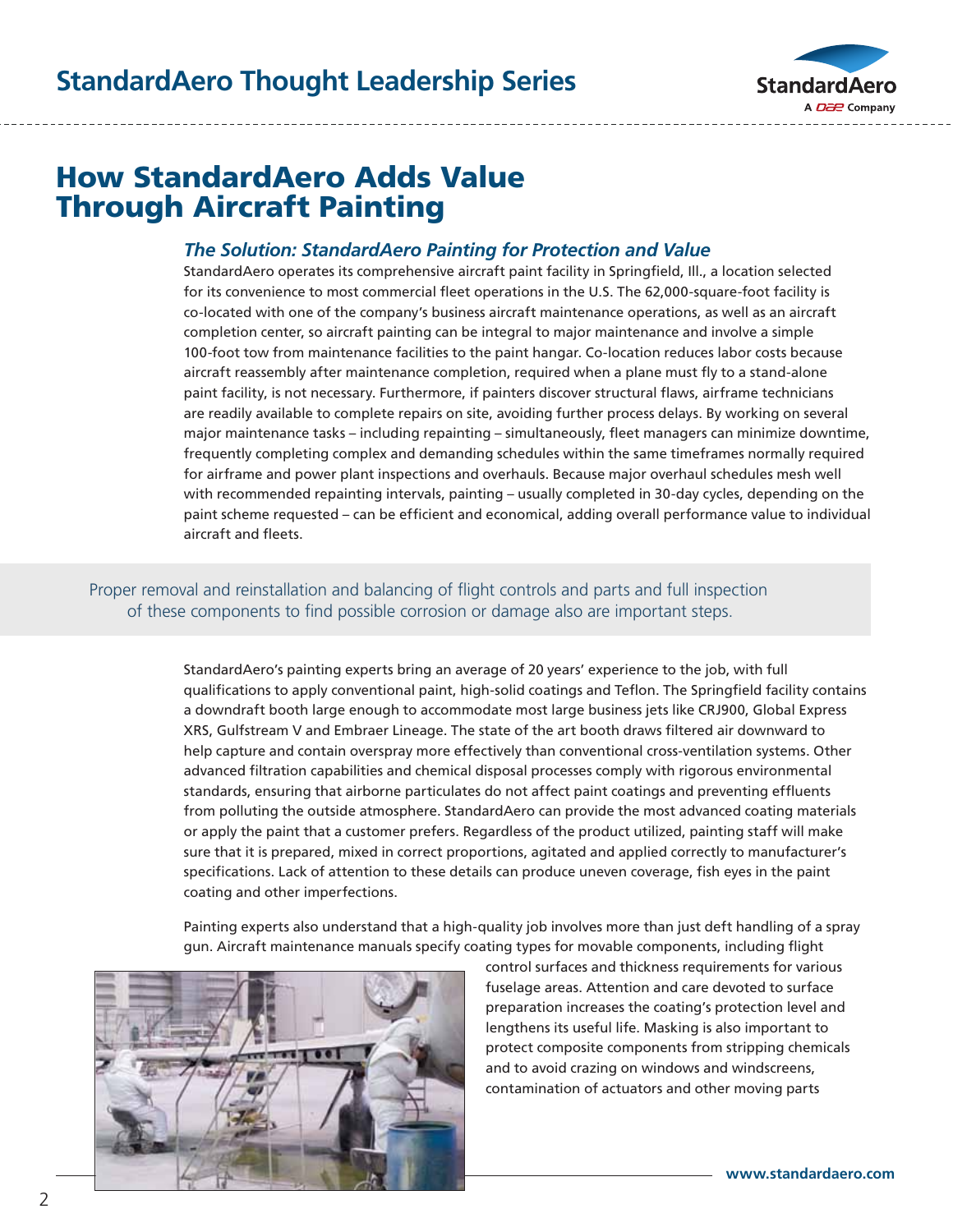

# How StandardAero Adds Value Through Aircraft Painting

including engines and damage to sealed seams. Extensive hand sanding and acid etching make surfaces smooth and clean, ready for applications of corrosion protection, primer, more sanding and three or more coats of paint. Proper removal and reinstallation and balancing of flight controls and parts and full inspection of these components to find possible corrosion or damage also are important steps. This process expertise is often not available at aircraft painting facilities, but it is a StandardAero specialty. Nearly two dozen technicians working through two shifts keep the entire process moving efficiently. After painting, the aircraft cures in the facility's computerized temperature- and humidity-controlled downdraft bay. Curing in high heat takes a full day, followed by overnight cool-down. The facility's computer-controlled environment ensures optimal adherence during curing, regardless of outside weather conditions.

StandardAero's emphasis on high quality and quick turn-around has demonstrated that proper attention to aircraft coatings and finishes can enhance aircraft efficiency and reliability.

> Decorative and detail painting – stripes or other designs that comply with FAA regulations, registration numbers and coatings for flight control surfaces and other moving parts – follow. StandardAero will apply Teflon coatings to moveable surfaces including wing leading edges and flight controls for improved wear.

StandardAero's design staff uses computer modeling to create unique and interesting paint details that distinguish aircraft. With computer modeling capabilities, a fleet manager's design and color options are practically infinite.

#### *Painting Provides Maintenance Benefits*

StandardAero's insistence on process quality in all maintenance operations ensures that customers will enjoy similar benefits from the company's painting activities. Expert knowledge of advanced coatings, full qualifications to prepare and apply finishes on a variety of surfaces and complete understanding of paint effects on moving parts, control surfaces and static structural elements will ensure optimal airframe protection and longer coating life. Use of Teflon paint, high-solid coatings and other materials also extends structural protection.

Company experts work closely with customers through every step of the paint process to ensure that all aircraft in the facility receive the materials and undergo the right tasks to make sure new paint adds genuine value. After maintenance and painting processes are completed, StandardAero also provides continuing advice to optimize system performance. For example, the company's paint experts advise customers not to buff aircraft because even mild abrasion breaks open the top layers of paint pigment, facilitating absorption of a wide variety of contaminants that ultimately destroy the surface sheen of newly applied paint.

StandardAero stands behind paint services with a workmanship and materials warranty for three (3) years after the date of Redelivery for the Paint specifications.